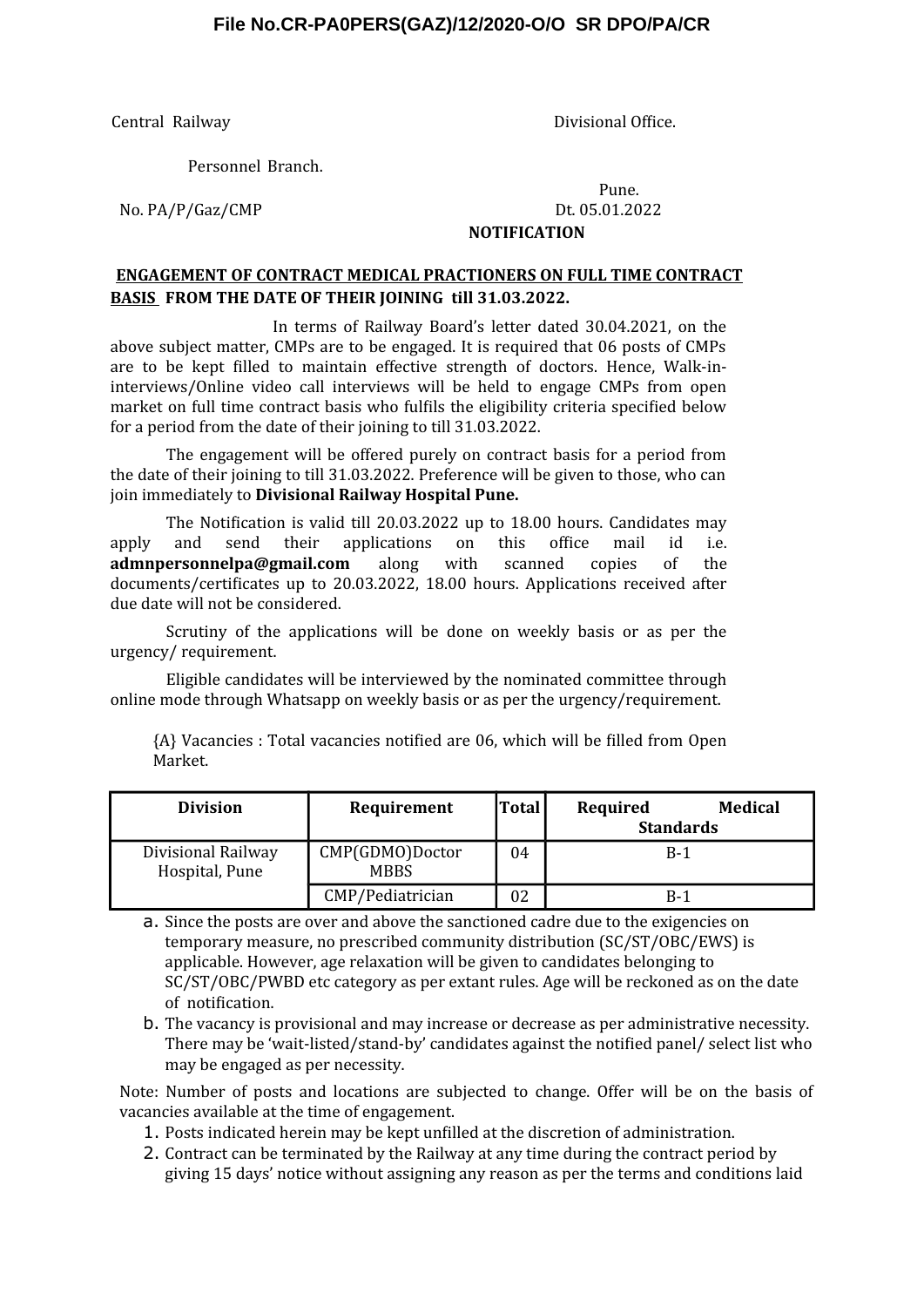down vide Railway Boards letter No. 96/E(GR) II/9/16 dated 23/02/2000 & No. 2008/E(GR) II/1/1 dated 16/07/2012, 28/03/2020 and 31/03/2020.

- 3. CMP's doctors ,who enter into contract with the railways will not have any claim or right for his/her continuity in service or automatic extension of the term of contract. Services rendered as fulltime contract Doctors will not have any bearing in respect of considering of their period in regular selection through UPSC, RRB, RRC nor will it confer upon them any right for regulations or absorption.
- 4. Eligible SC/ST/OBC/EWS candidates may apply along with caste certificate/necessary certificate for age relaxation as per extent rules will be allowed to them.
- 5. Shortlisted staff will have to pass the prescribed medical examination.
- 6. Appointed doctors should work in all areas of hospital including fever clinic, COVID isolation ward, Railway quarantine beds.

## **B. Remuneration**

For open market candidates:

|                                                                                                       | I or open market cananactor                                                                                     |                        |  |  |
|-------------------------------------------------------------------------------------------------------|-----------------------------------------------------------------------------------------------------------------|------------------------|--|--|
| CMP (Full time)MBBS Doctor                                                                            |                                                                                                                 | $Rs$ 75000/- per month |  |  |
| Daily rate of deduction per day from the pay for absence will be made on<br>pro-rata basis.<br>C. AGE |                                                                                                                 |                        |  |  |
| From open<br>market CMP                                                                               | Not exceeding 53 years as on date of notification relaxation for SC/ST/Ex<br>Servicemen 5 years and OBC 3 years |                        |  |  |

# D. **Educational/Professional qualifications for CMP.**

- a. Degree in medicine i.e. MBBS (Recognized by MCI included in the first or second schedule or part eleven of the third schedule (other than the licentiate qualifications to the Indian Medical Council Act 1956.) holders of educational Qualification in part II of the third schedule should also fulfill the condition stipulated in section 13 (3) of the Indian Medical Council Act 1956.)
- b. Candidates should have satisfactorily completed the **compulsory rotating internship**.
- E. Doctors serving under State/Central Govt/ Public sector undertaking **etc** may apply with NOC from the respective organization.
- F. **Doctors** while applying should indicate past service rendered, if any including the period of contract put in by them on all over Indian Railways.
- G.Those fulfilling the above conditions may apply on this office mail id i.e. admnpersonnelpa@gmail.com along with scanned copies of the documents /certificates for online interview on Whats App recorded conference call on weekly basis. Walk-in interview is replaced by Whats App recorded conference call from a designated number.
- 1. Applicants will fill up their applications in the prescribed format along with scanned copies of your documents/ certificates.
- 2. Original document verification of only selected candidates will be done at the time of joining and in case of doubt the next candidate in the waiting list will be called for joining.
- 3. No accommodation/Pass/PTO will be provided.

#### **This is purely a temporary measure and after 31.03.2022 the status quo ante will be restored with regard to total strength and delegation of power unless extended by further orders.**

*(Notification uploaded on* **www.cr.indianrailway.gov.in***)*

Digitally Signed by MACHHINDRA GALAVE Date: 05-01-2022 17:11:19 Reason: Approved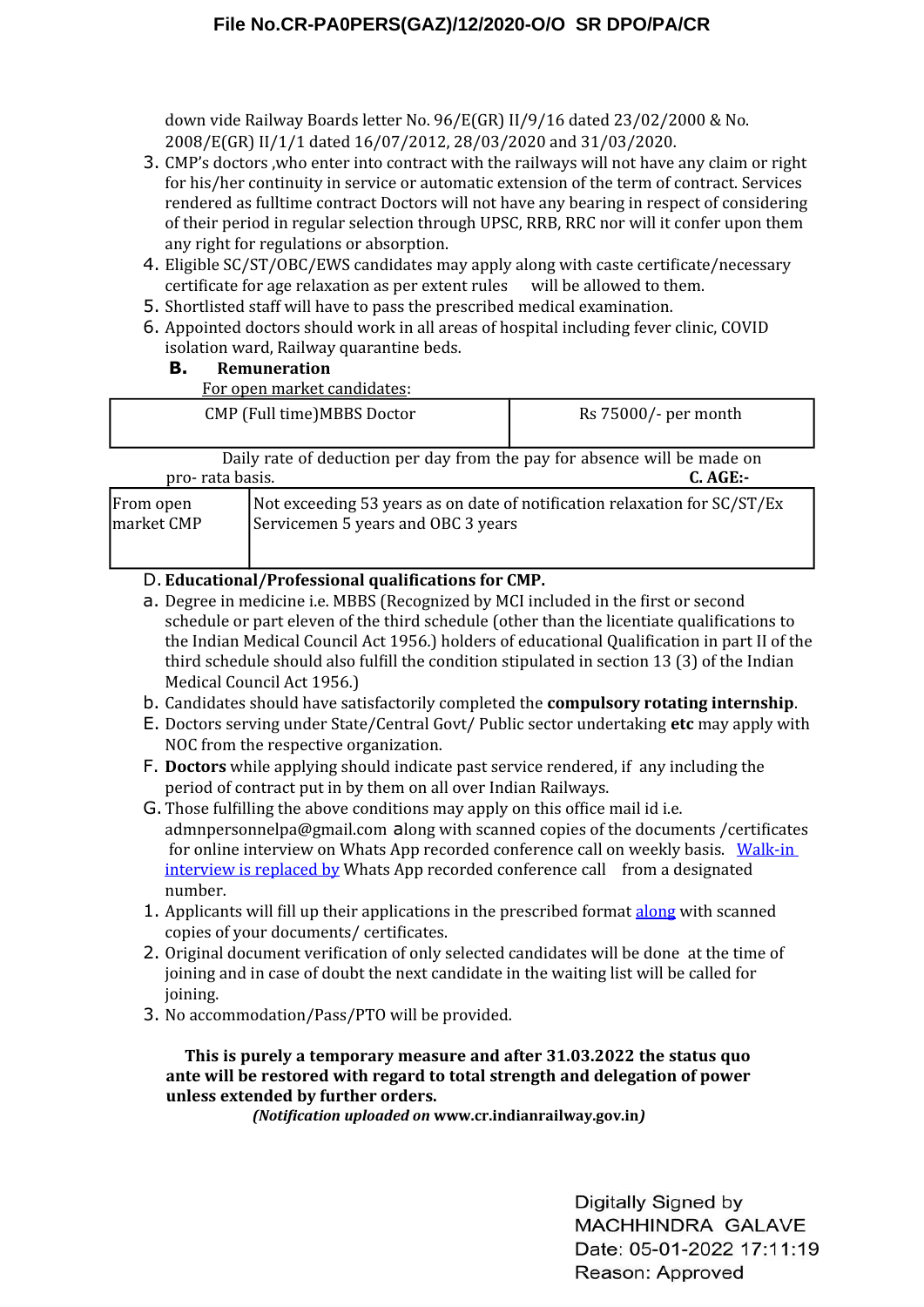# **File No.CR-PA0PERS(GAZ)/12/2020-O/O SR DPO/PA/CR**

**DRM(P)Pune.**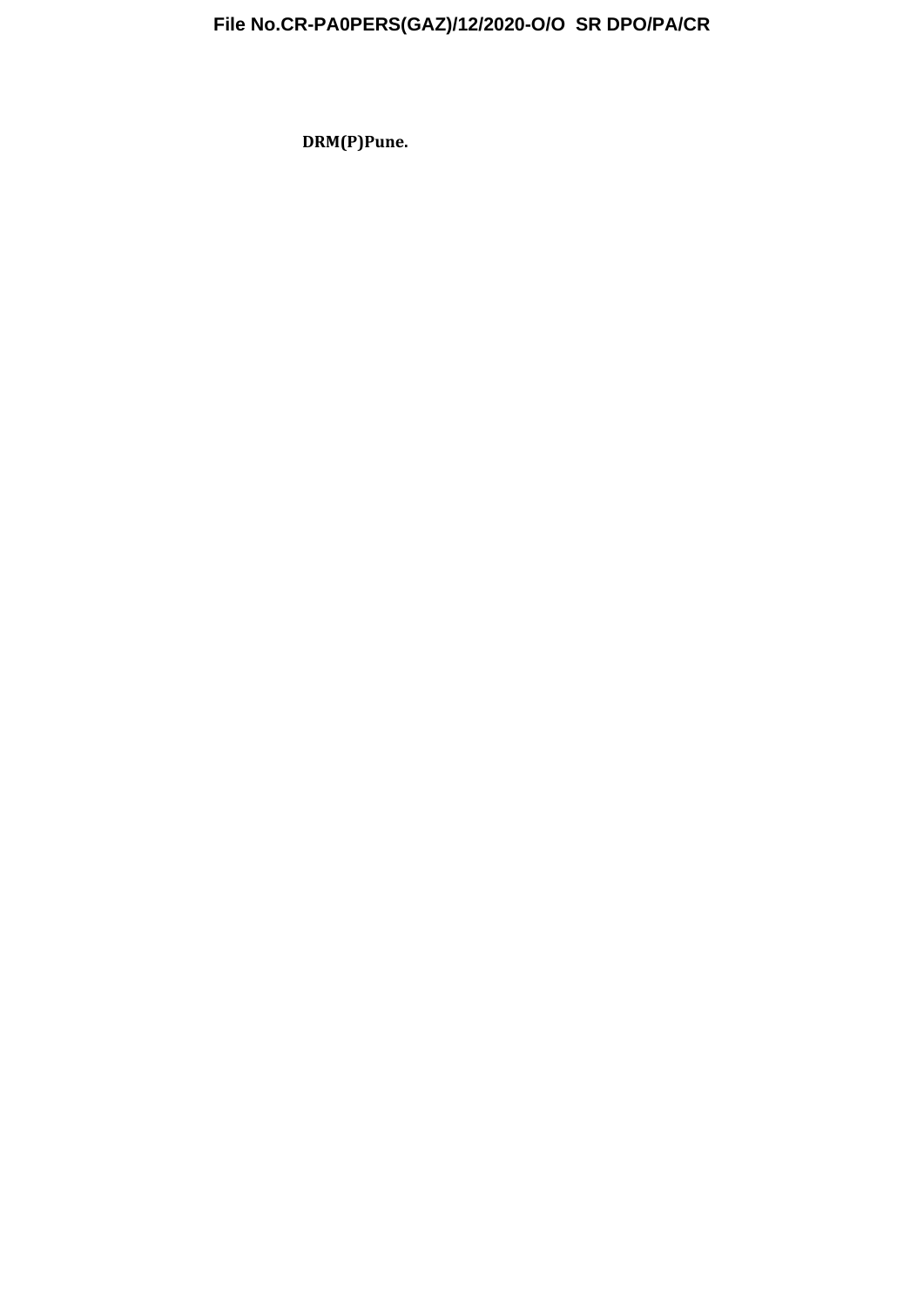## GENERAL DUTY MEDICAL OFFICER PUNE DIVISION, CENTRAL RAILWAY.

#### APPLICATION FOR ENGAGEMENT AS MEDICAL PRACTITIONERS ON CONTRACT BASIS AS PER NOTIFICATION dated 05.01.2022.

Passport size photograph duly signed by applicant

| Full Name (In block Letters)<br>1.       |                                                  |        |
|------------------------------------------|--------------------------------------------------|--------|
| Father's /Husband's Name<br>2.           |                                                  |        |
| Date of Birth (Attach Certificate)<br>3. |                                                  |        |
| <b>Educational Qualifications</b><br>4.  |                                                  |        |
| Year of Graduation-M.B.B.S<br>5.         |                                                  |        |
| Year of P.G. (Specialty)<br>6.           |                                                  |        |
| Experience (for specialists)<br>7.       | ------------------------------------             |        |
| (03 years of experience after            |                                                  |        |
| Qualification in relevant subject/       |                                                  |        |
| Field is compulsory)                     |                                                  |        |
| 8. Whether Compulsory Rotatory.          |                                                  |        |
| Internship completed. Yes/No.            |                                                  |        |
|                                          |                                                  |        |
| (if so Attach certificate)               |                                                  |        |
| 10. Address with Pin Code No.            | ------------------------------------             |        |
| 11. Telephone No. & Mobile No.           |                                                  |        |
| 12. Nearest Railway Station              |                                                  |        |
| 13. E-Mail Address                       |                                                  |        |
| 14. Whether worked in Railway earlier,   |                                                  |        |
| If so, details thereof                   |                                                  |        |
| 15. Copies of Attested Certificates      | 1) MBBS Degree                                   | Yes/No |
|                                          | 2) 1st year MBBS Marksheet                       | Yes/No |
|                                          | 3) 2 <sup>nd</sup> year MBBS Marksheet           | Yes/No |
|                                          | 4) 3rd year MBBS Marksheet                       | Yes/No |
|                                          | 5) Attempt Certificate                           | Yes/No |
|                                          | 6) Internship Certificate                        | Yes/No |
|                                          | 7) School leaving certificate Showing DOB Yes/No |        |
|                                          | 8) Registration Certificate                      | Yes/No |
|                                          | 9) Caste Certificate                             | Yes/No |
|                                          | 10) PG Degree                                    | Yes/No |
| 16. Division/Unit applied for            |                                                  |        |
|                                          |                                                  |        |

Signature of candidate